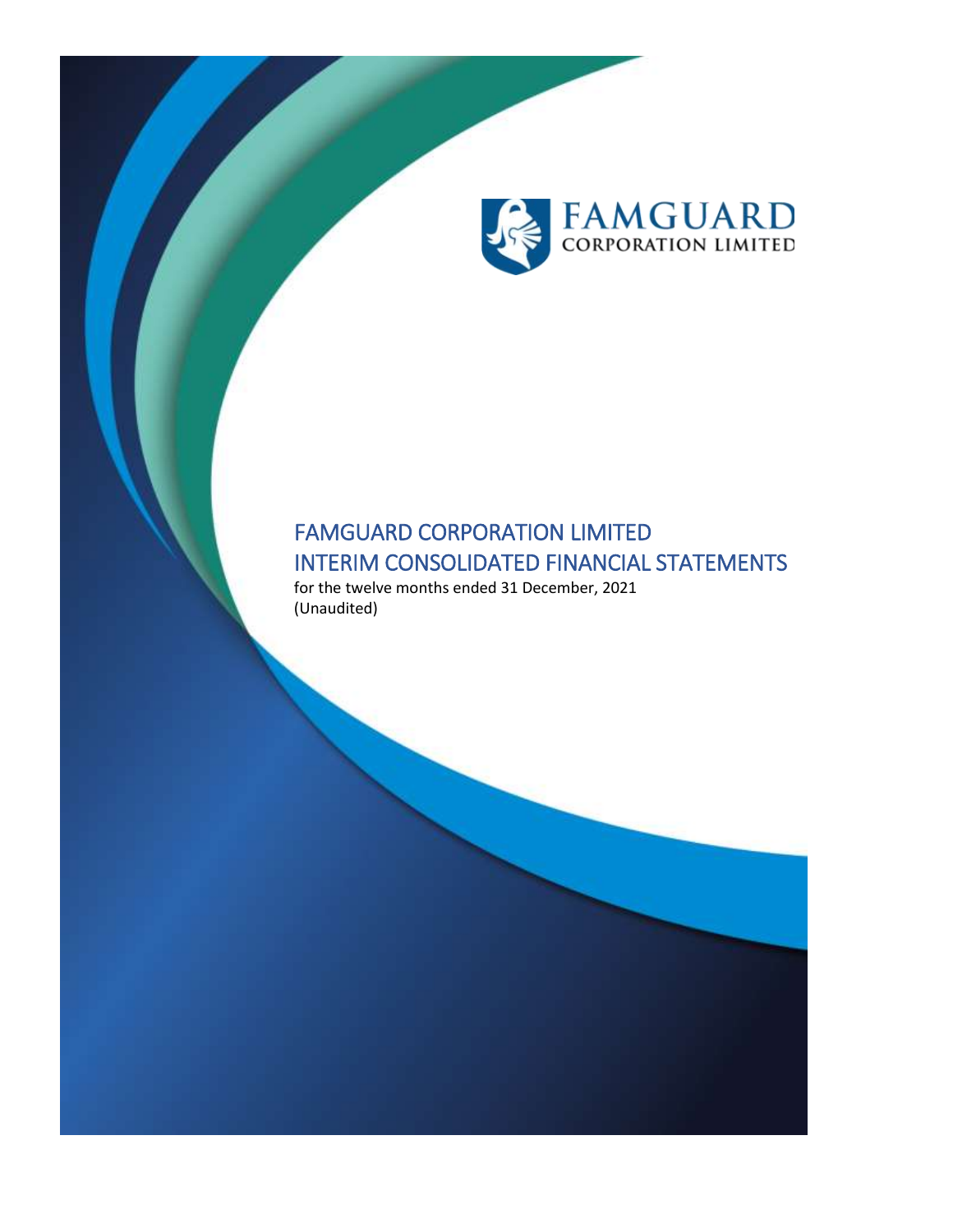INTERIM CONSOLIDATED FINANCIAL STATEMENTS FOR THE TWELVE MONTHS ENDED 31 DECEMBER, 2021

#### **TABLE OF CONTENTS**

|                                                        | Page    |
|--------------------------------------------------------|---------|
|                                                        |         |
| Interim Consolidated Statement of Financial Position   | 1       |
| Interim Consolidated Statement of Profit or Loss       | $2 - 3$ |
| Interim Consolidated Statement of Comprehensive Income | 4       |
| Interim Consolidated Statement of Changes in Equity    | 5       |
| Interim Consolidated Statement of Cash Flows           | 6       |
| Notes to Interim Consolidated Financial Statements     | $7 - 8$ |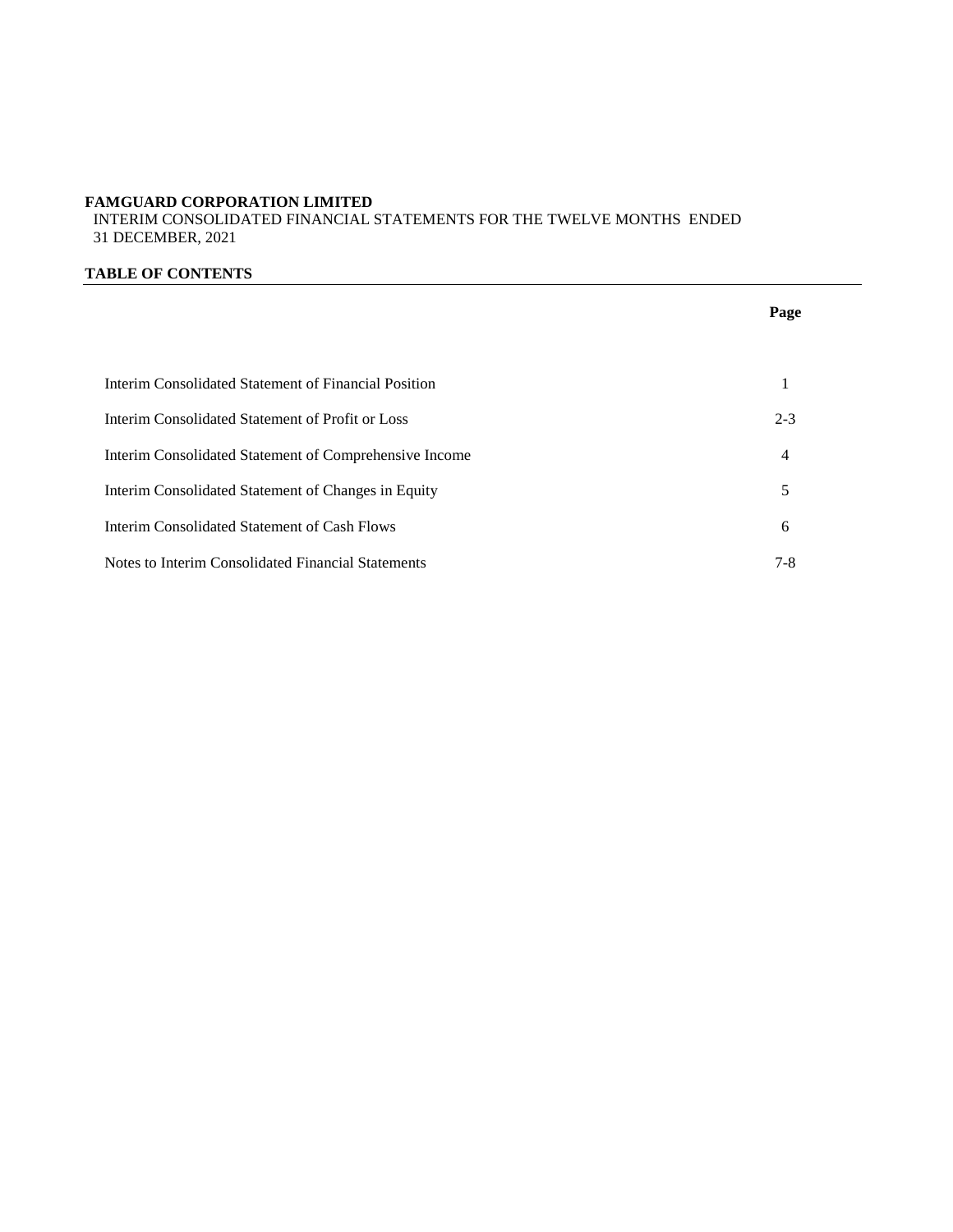### FAMGUARD CORPORATION LIMITED INTERIM CONSOLIDATED STATEMENT OF FINANCIAL POSITION As at December 31, 2021

(Expressed in Bahamian dollars)

UNAUDITED

|                                             | 31 December      | 31 December |               |
|---------------------------------------------|------------------|-------------|---------------|
|                                             | 2021             | 2020        |               |
|                                             |                  |             |               |
| <b>ASSETS</b>                               |                  |             |               |
| Financial Investment Assets:                |                  |             |               |
| Fair value through profit or loss           | 18,528,713<br>\$ | \$          | 18,540,887    |
| A vailable-for-sale                         | 10,624,555       |             | 10,331,155    |
| Held-to-maturity                            | 203,658,500      |             | 177,729,365   |
| Loans, net                                  | 77,270,824       |             | 82,488,556    |
| Total financial investment assets           | 310,082,592      |             | 289,089,963   |
| Cash and bank balances                      | 13, 141, 517     |             | 18,663,649    |
| Reinsurance assets                          | 1,500,648        |             | 2,451,215     |
| Reinsurance recoveries                      | 4,629,279        |             | 4,822,780     |
| Receivables and other assets, net           | 2,728,284        |             | 2,801,178     |
| Premiums receivable, net                    | 5,662,267        |             | 4,822,125     |
| Right-of-use assets                         | 617,743          |             | 688,067       |
| Property, plant and equipment, net          | 36,912,074       |             | 38,494,848    |
| TOTAL ASSETS                                | \$ 375,274,404   | S           | 361,833,825   |
| <b>LIABILITIES</b>                          |                  |             |               |
| Policy Liabilities:                         |                  |             |               |
| Reserves for future policyholders' benefits | \$241,133,613    | \$          | 230, 278, 175 |
| O ther policyholders' funds                 | 26, 232, 419     |             | 24, 274, 672  |
| Total Policy liabilities                    | 267,366,032      |             | 254,552,847   |
| Payables and accruals                       | 10,085,074       |             | 11,060,397    |
| Lease liabilities                           | 656,229          |             | 688,067       |
| Total liabilities                           | 278, 107, 335    |             | 266,301,311   |
| EQUITY:                                     |                  |             |               |
| Preference shares                           |                  |             | 5,000,000     |
| Ordinary shares                             | 2,000,000        |             | 2,000,000     |
| Share premium                               | 10,801,080       |             | 10,801,080    |
| Revaluation reserve                         | 20,179,112       |             | 19,503,360    |
| Retained earnings                           | 64,186,877       |             | 58,228,074    |
| Total equity                                | 97,167,069       |             | 95,532,514    |
|                                             |                  |             |               |
| TOTAL LIABILITIES AND EQUITY                | \$375,274,404    | \$          | 361,833,825   |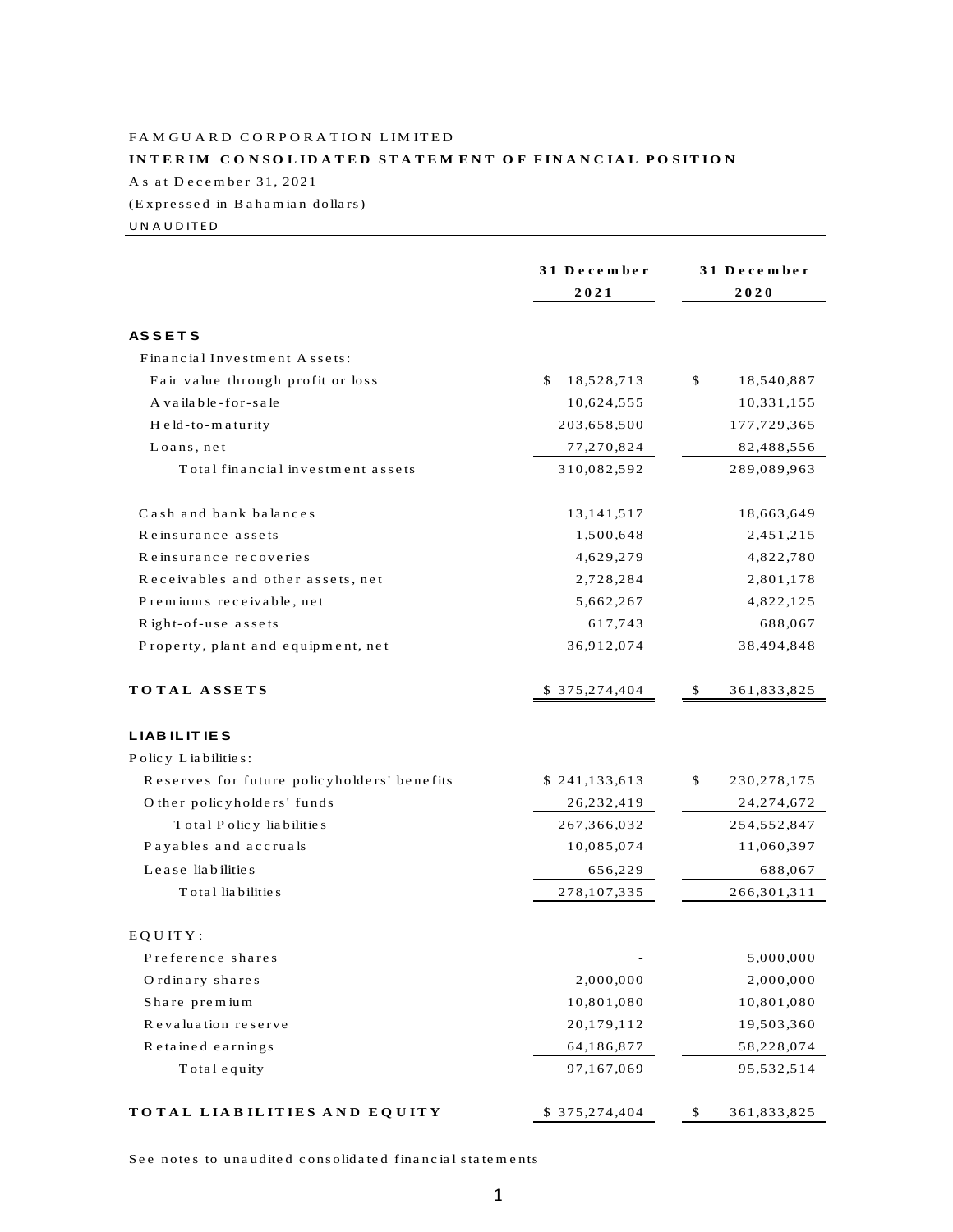#### INTERIM CONSOLIDATED STATEMENT OF PROFIT OR LOSS

For the twelve months ended December 31, 2021

(Expressed in Bahamian dollars)

UNAUDITED

|                                                | 12 months to<br>31-Dec-21 | 12 months to<br>31-Dec-20 |  |
|------------------------------------------------|---------------------------|---------------------------|--|
| INCOME:                                        |                           |                           |  |
| Gross premium income                           | \$<br>112,791,527         | \$<br>111,442,491         |  |
| Premium ceded to reinsurers                    | (11, 517, 832)            | (12, 215, 435)            |  |
| Net premium income                             | 101,273,695               | 99,227,057                |  |
| Annuity & other deposits                       | 16,525,300                | 11,713,079                |  |
| Net premium income and annuity deposits        | 117,798,995               | 110,940,135               |  |
| Interest income                                | 15,902,110                | 13,501,355                |  |
| Dividend income                                | 751,995                   | 687,076                   |  |
| Unrealized loss on investment assets           | (107, 265)                | (1, 451, 418)             |  |
| Other operating income                         | 2,284,034                 | 1,982,456                 |  |
| Total income                                   | 136,629,869               | 125,659,605               |  |
| <b>BENEFITS AND EXPENSES:</b>                  |                           |                           |  |
| Benefits:                                      |                           |                           |  |
| Policyholders' benefits                        | 78,549,605                | 69,186,133                |  |
| Reinsurance recoveries                         | (5, 512, 496)             | (4,089,208)               |  |
| Net policyholders' benefits                    | 73,037,109                | 65,096,925                |  |
| Change in reserves for policyholders' benefits | 11,806,005                | 11,388,682                |  |
| <b>Total benefits</b>                          | 84,843,114                | 76,485,607                |  |
| Expenses:                                      |                           |                           |  |
| Commissions                                    | 13,523,011                | 12,332,016                |  |
| Operating expenses                             | 19,712,713                | 18,958,919                |  |
| Depreciation expense                           | 3,826,615                 | 2,289,838                 |  |
| Premium tax                                    | 3,383,746                 | 3, 343, 363               |  |
| Bad debt expense                               | 1,326,854                 | 1,435,371                 |  |
| Total expenses                                 | 41,772,939                | 38, 359, 508              |  |
| Total benefits and expenses                    | 126,616,053               | 114,845,115               |  |
| <b>NET INCOME</b>                              | 10,013,816                | 10,814,490                |  |
| NET INCOME ATTRIBUTABLE TO:                    |                           |                           |  |
| Ordinary Shareholders                          | \$<br>9,756,641           | \$<br>10,526,990          |  |
| Preferred Shareholders                         | 257,175                   | 287,500                   |  |
|                                                | 10,013,816                | 10,814,490                |  |
| Basic earnings per ordinary share              | \$<br>0.98                | \$<br>1.05                |  |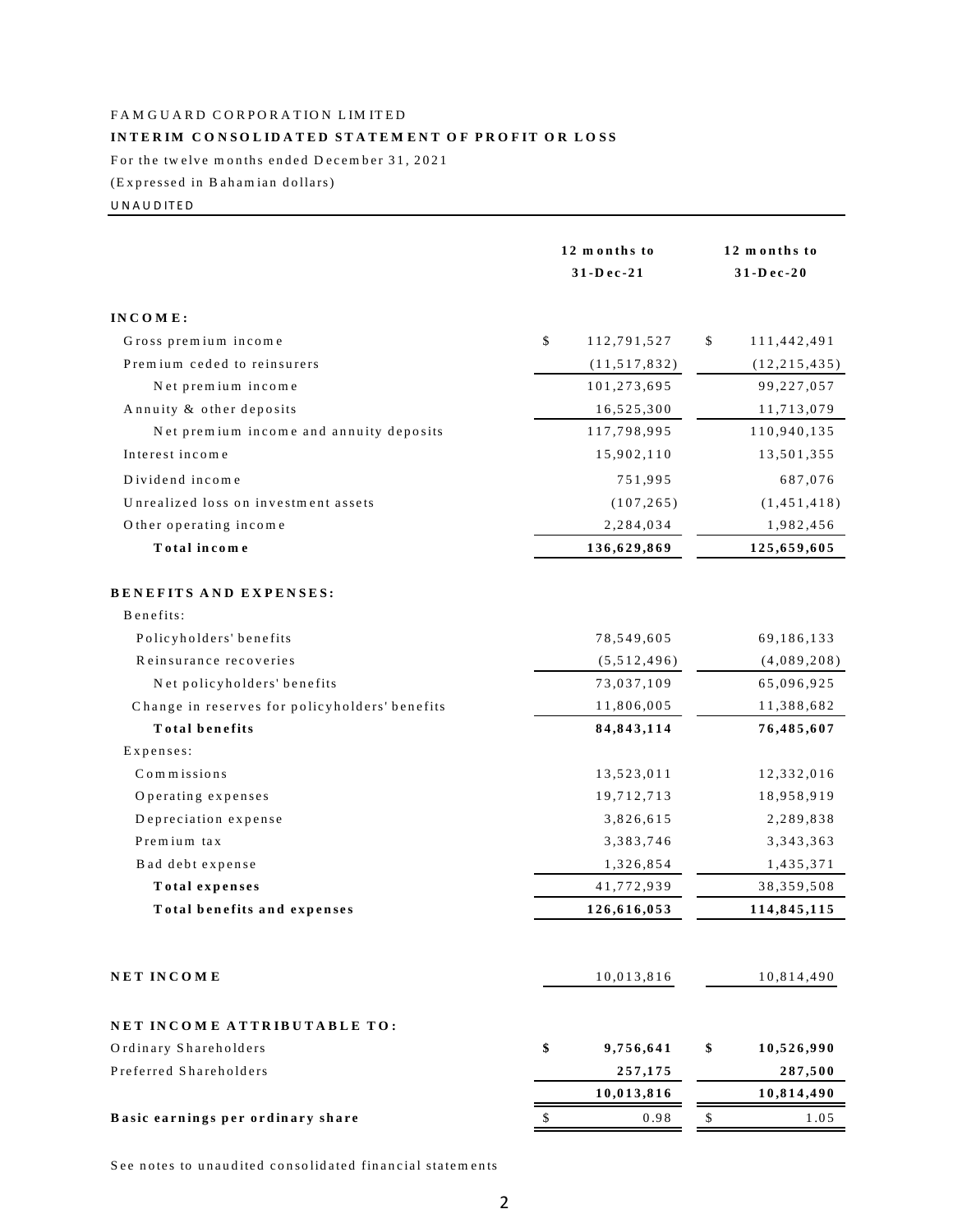# **IN THE R IM CORPORATION LIMITED<br>INTERIM CONSOLIDATED STATEMENT OF PROFIT OR LOSS** FAMGUARD CORPORATION LIMITED<br>INTERIM CONSOLIDATED STATEMENT<br>For the Three months ended December 31, 2021 FAM GOARD CORFORATION LIMITED<br>INTERIM CONSOLIDATED STATEMENT OF PROFIT C<br>For the Three months ended December 31, 2021<br>(Expressed in Bahamian dollars)

For the Three months ended December 31, 2021<br>(Expressed in Bahamian dollars)<br>UNAUDITED

|                 |                          | 3 MONTHS TO     |
|-----------------|--------------------------|-----------------|
|                 |                          | $31 - Dec - 20$ |
|                 |                          |                 |
| 25,462,791      |                          | 24,700,429      |
| 6,474,514       |                          | 3,487,211       |
| 31,937,305      |                          | 28, 187, 641    |
| 4,637,732       |                          | 3,656,872       |
| 864,002         |                          | 762,620         |
| 37,439,039      |                          | 32,607,132      |
|                 |                          |                 |
| 23,722,162      |                          | 16,918,755      |
| 3,799,154       |                          | 3,076,074       |
| 8,148,471       |                          | 7,737,917       |
| 35,669,787      |                          | 27, 732, 747    |
| 1,769,252       |                          | 4,874,385       |
|                 |                          |                 |
| \$<br>1,655,827 | \$                       | 4,730,635       |
| 113,425         |                          | 143,750         |
| 1,769,252       |                          | 4,874,385       |
| 0.17            | \$                       | 0.47            |
|                 | 3 MONTHS TO<br>31-Dec-21 |                 |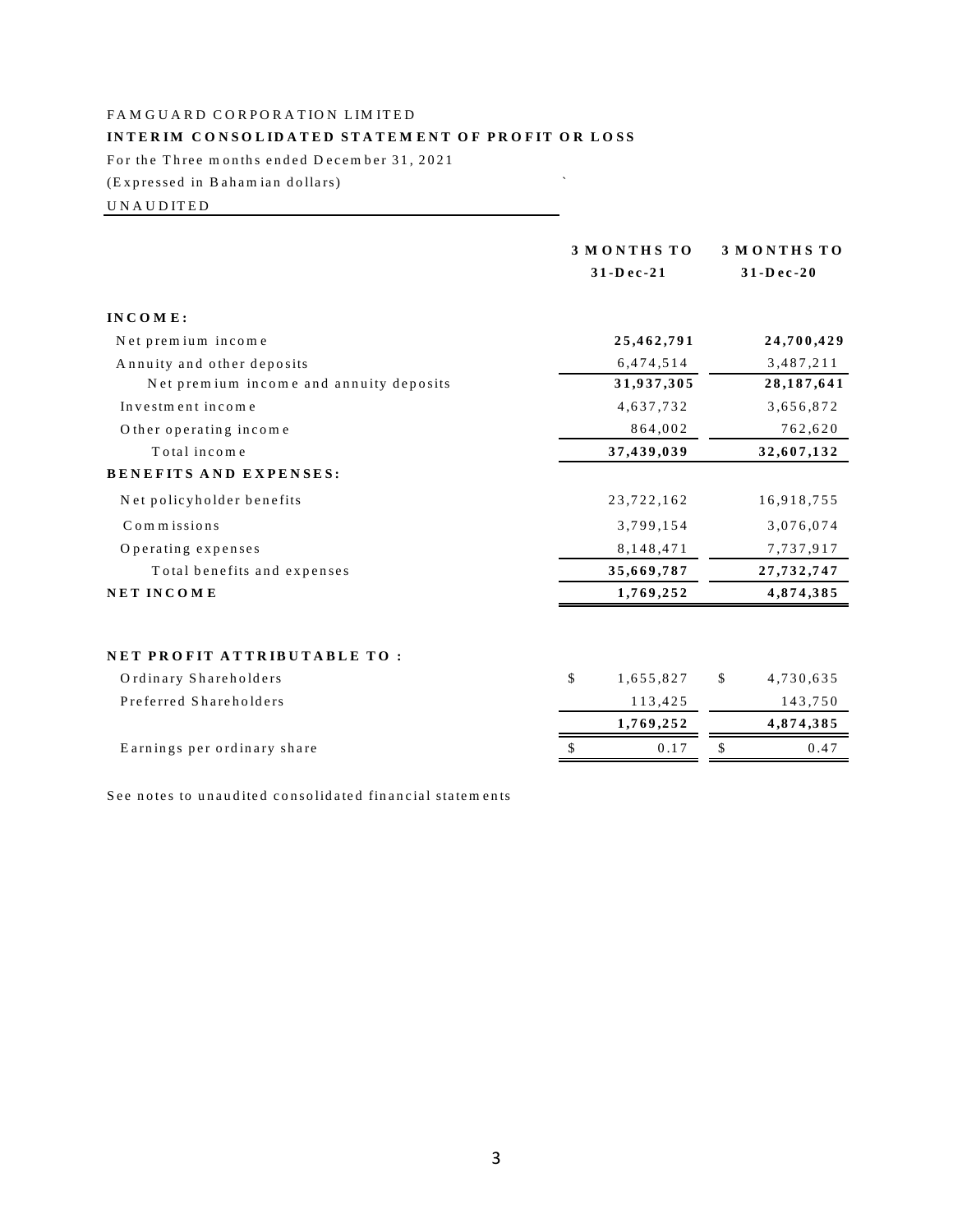# FAM GUARD CORPORATION LIMITED FAMGUARD CORPORATION LIMITED<br>INTERIM CONSOLIDATED STATEMENT<br>For the twelve months ended December 31, 2021

# **INTERIM CONSOLIDATED STATEMENT OF COMPREHENSIVE INCOME** INTERIM CONSOLIDATED<br>For the twelve months ended Dec<br>(Expressed in Bahamian dollars)

For the twelve<br>For the twelve<br>(Expressed in<br>U N A U D ITED

| (Expressed in Bahamian dollars)                        |                                 |                                |
|--------------------------------------------------------|---------------------------------|--------------------------------|
| UNAUDITED                                              |                                 |                                |
|                                                        | 12 Months to<br>$31 - Dec - 21$ | 12 Months to<br>$31 - D$ ec-20 |
| NET INCOME                                             | \$<br>10,013,816                | \$<br>10,814,490               |
| OTHER COMPREHENSIVE INCOME                             |                                 |                                |
| Net gain/(loss) on available-for-sale financial assets | 277,758                         | (1, 136, 817)                  |
| Revaluation of fixed assets                            | 397,994                         | 1,569,850                      |
| Remeasurement of defined benefit obligation            | 2,163                           | 34,884                         |
| Total other comprehensive loss                         | 677,915                         | 467,917                        |
| TOTAL COMPREHENSIVE INCOME                             | 10,691,731                      | 11,282,407<br>\$               |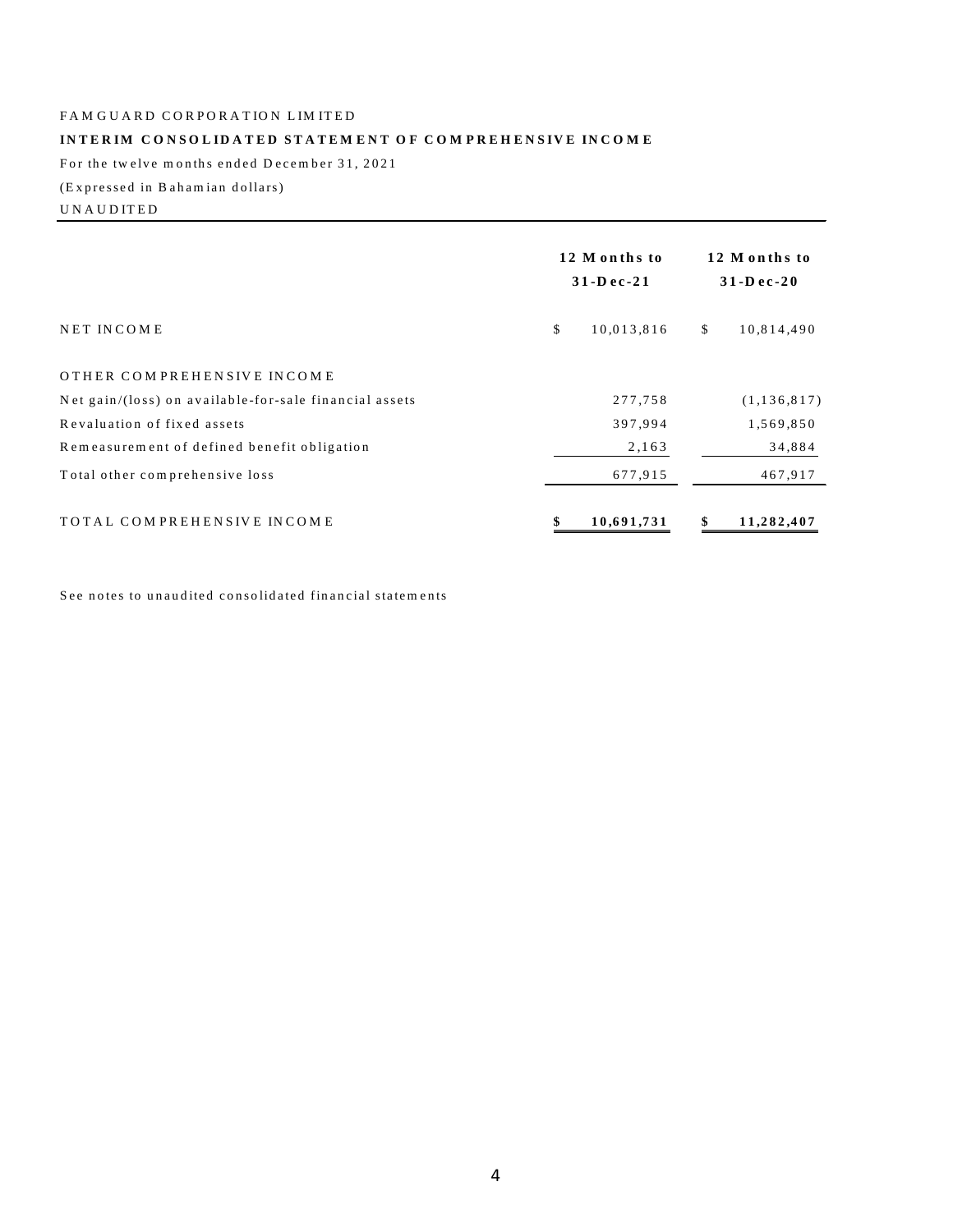#### INTERIM CONSOLIDATED STATEMENT OF CHANGES IN EQUITY

For the twelve months ended December 31, 2021

(Expressed in Bahamian dollars)

#### $\,$  U N A U D ITED

|                                    | Share Capital   |             |              |              |              |              |
|------------------------------------|-----------------|-------------|--------------|--------------|--------------|--------------|
|                                    | Preference      | Ordinary    | Share        | Revaluation  | Retained     |              |
|                                    | Shares          | Shares      | Premium      | Reserve      | Earnings     | Total        |
| Balance as of December 31, 2019    | \$<br>5,000,000 | \$2,000,000 | \$10,801,080 | \$19,070,327 | \$50,466,200 | 87, 337, 607 |
| Transactions with owners           |                 |             |              |              |              |              |
| Dividends declared and paid -      |                 |             |              |              |              |              |
| Preference shares                  |                 |             |              |              | (287,500)    | (287,500)    |
| Ordinary shares (\$0.28 per share) |                 |             |              |              | (2,800,000)  | (2,800,000)  |
| Total transactions with owners     |                 |             |              |              | (3,087,500)  | (3,087,500)  |
| Comprehensive income               |                 |             |              |              |              |              |
| Net Income                         |                 |             |              |              | 10,814,490   | 10,814,490   |
| O ther Comprehensive income        |                 |             |              | 433,033      | 34,884       | 467,917      |
| Total Comprehensive income         |                 |             |              | 433,033      | 10,849,374   | 11,282,407   |
| Balance as at December 31, 2020    | 5,000,000       | 2,000,000   | 10,801,080   | 19,503,360   | 58,228,074   | 95,532,514   |
| Transactions with owners           |                 |             |              |              |              |              |
| Redemption of preference shares    | (5,000,000)     |             |              |              |              | (5,000,000)  |
| Dividends declared and paid -      |                 |             |              |              |              |              |
| Preference shares                  |                 |             |              |              | (257, 175)   | (257, 175)   |
| Ordinary shares (\$0.38 per share) |                 |             |              |              | (3,800,000)  | (3,800,000)  |
| Total transactions with owners     | (5,000,000)     |             |              |              | (4,057,175)  | (9,057,175)  |
| Comprehensive income               |                 |             |              |              |              |              |
| Net Income                         |                 |             |              |              | 10,013,816   | 10,013,816   |
| O ther Comprehensive income        |                 |             |              | 675,752      | 2,163        | 677,915      |
| Total Comprehensive income         |                 |             |              | 675,752      | 10,015,979   | 10,691,731   |
| Balance as at December 31, 2021    |                 | 2,000,000   | 10,801,080   | 20,179,112   | 64,186,877   | 97,167,069   |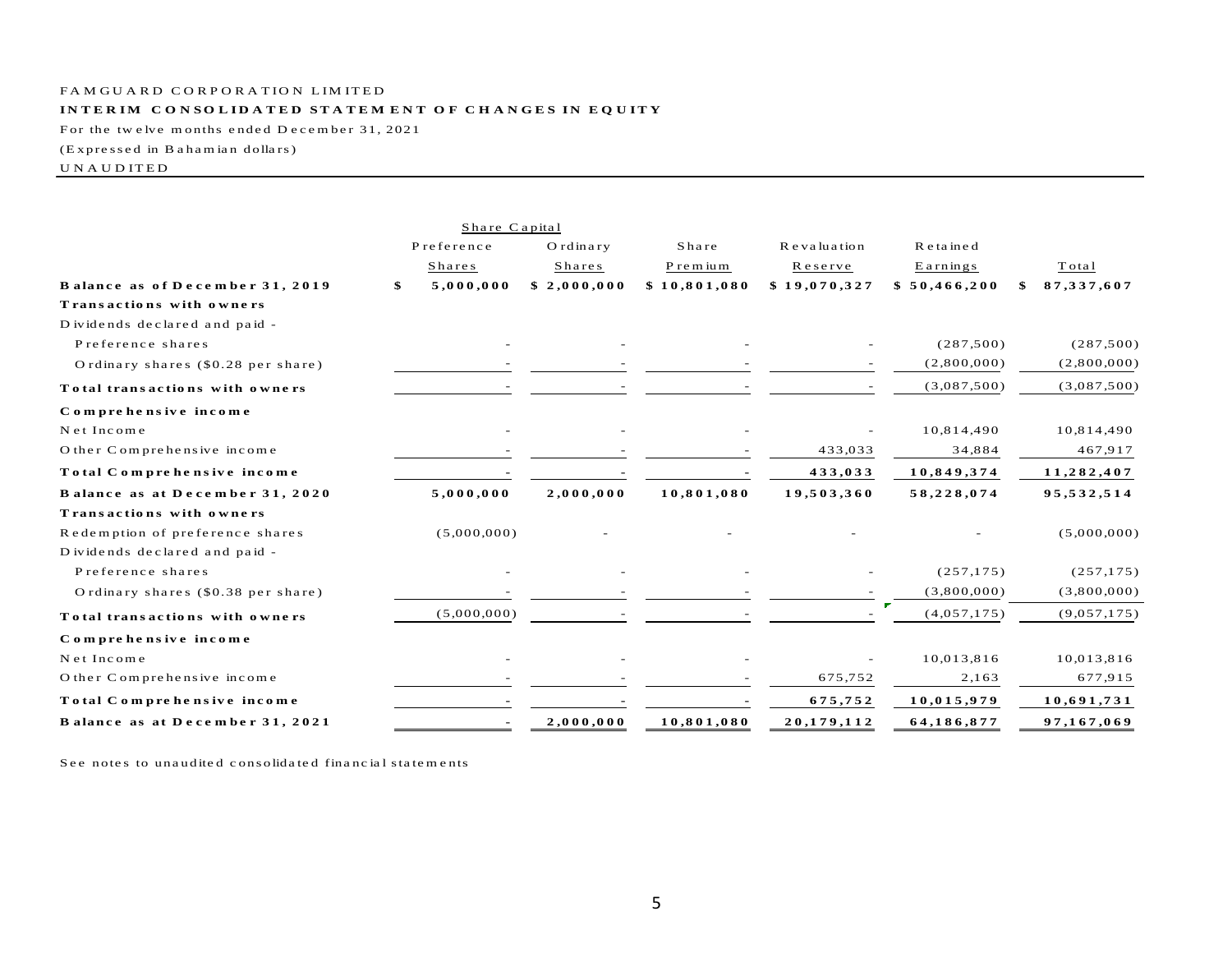#### INTERIM CONSOLIDATED STATEMENT OF CASH FLOWS

#### For the twelve months ended December 31, 2021

(Expressed in Bahamian dollars)

UNAUDITED

|                                                      | 31-Dec-21         | 31-Dec-20        |
|------------------------------------------------------|-------------------|------------------|
| CASH FLOWS FROM OPERATING ACTIVITIES:                |                   |                  |
| Net Income from continuing operations                | 10,013,816<br>\$  | 10,814,490<br>\$ |
| Adjustments for:                                     |                   |                  |
| Depreciation                                         | 3,826,615         | 2,289,839        |
| Unrealized loss on financial assets                  | 107,265           | 1,451,418        |
| Increase in provision for loans and receivables      | 1,326,854         | 1,173,135        |
| Decrease in reinsurance assets                       | 950,567           | 1,085,533        |
| Change in reserve for future policyholders' benefits | 10,855,438        | 10,303,150       |
| Interest income                                      | (15,902,110)      | (13, 501, 355)   |
| Dividend income                                      | (751, 995)        | (687, 076)       |
| Operating profit before working capital changes      | 10,426,450        | 13,746,150       |
| Increase/(decrease) in receivables and other assets  | 72,894            | (62, 289)        |
| Increase in reinsurance recoveries                   | 193,501           | 4,989,038        |
| (Decrease)/increase in premium receivables           | (840, 142)        | 136,614          |
| Decrease in payables and accruals                    | (975, 323)        | (3,058,558)      |
| Increase in other policyholders' funds               | 1,957,747         | 3,848,489        |
| Net cash from operating activities                   | 10,835,127        | 19,599,444       |
| Cash flows from investing activities:                |                   |                  |
| Pension forfeitures reinvested                       | (95, 091)         | (92, 176)        |
| Purchase of investment securities                    | (29, 500, 000)    | (40,007,200)     |
| Proceeds from maturity of investment securities      | 4, 234, 383       | 6,083,818        |
| Net Loans repaid                                     | 4,369,690         | 3,013,666        |
| Net purchase of property and equipment               | (2, 243, 841)     | (900, 449)       |
| Interest received                                    | 15,253,104        | 13,095,233       |
| Dividends received                                   | 751,995           | 687,076          |
| Net cash used in investing activities                | (7,229,760)       | (18, 120, 032)   |
| Cash flows from financing activities                 |                   |                  |
| Payment of principal portion of lease liability      | (70, 324)         | (23, 804)        |
| Redemption of preference shares                      | (5,000,000)       |                  |
| Dividends paid on preference shares                  | (257, 175)        | (287,500)        |
| Dividends paid on ordinary shares                    | (3,800,000)       | (2,800,000)      |
| Net cash used in financing activities                | (9,127,499)       | (3, 111, 304)    |
| Net decrease in cash and cash equivalents            | (5,522,132)       | (1,631,892)      |
| Cash and cash equivalents at beginning of the period | 18,663,649        | 20, 295, 541     |
| Cash and cash equivalents at end of the period       | 13, 141, 517<br>S | \$<br>18,663,649 |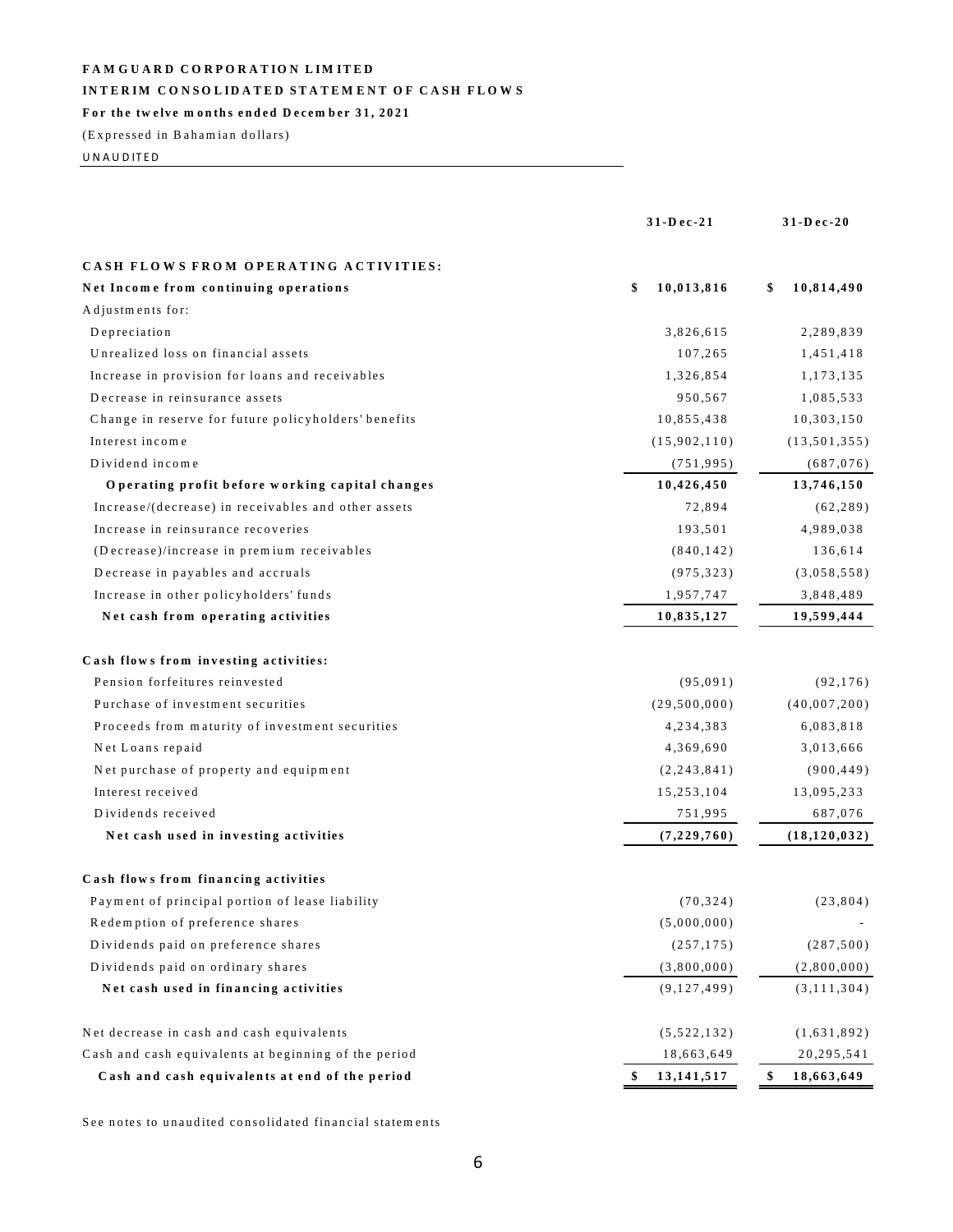# **FAMGUARD CORPORATION LIMITED NOTES TO THE INTERIM CONSOLIDATED FINANCIAL STATEMENTS**

For the twelve months ended December 31, 2021 (Expressed in Bahamian Dollars) Unaudited

### **1. General**

FamGuard Corporation Limited (the "Company") is incorporated under the laws of the Commonwealth of The Bahamas and serves as an investment holding Company with five wholly owned subsidiaries; Family Guardian Insurance Company Limited (FG), BahamaHealth Insurance Brokers Limited (formerly BahamaHealth Insurance Brokers and Benefit Consultants Limited), FG Insurance Agents & Brokers Limited, FG Financial Limited and FG Capital Markets Limited (together, "the Group"). FG is the principal operating unit and is licensed as an insurance company under the Insurance Companies Act, 2009. FG sells life and health insurance products in The Bahamas.

The registered office of the Company is located at the offices of E. Dawson Roberts & Co., Parliament and Shirley Streets, Nassau, Bahamas.

#### **2. Accounting Policies**

These unaudited consolidated financial statements have been prepared in accordance with International Accounting Standards 34: Interim Financial Reporting. The interim unaudited financial statements do not include all of the information and Company's disclosures required in the annual audited financial statements, and should be read in conjunction with the December  $31<sup>st</sup>$ , 2020 audited financial statements.

The accounting policies used in the preparation of the interim consolidated financial statements are consistent with those used in the annual consolidated financial statements for the year ended 31 December 2020.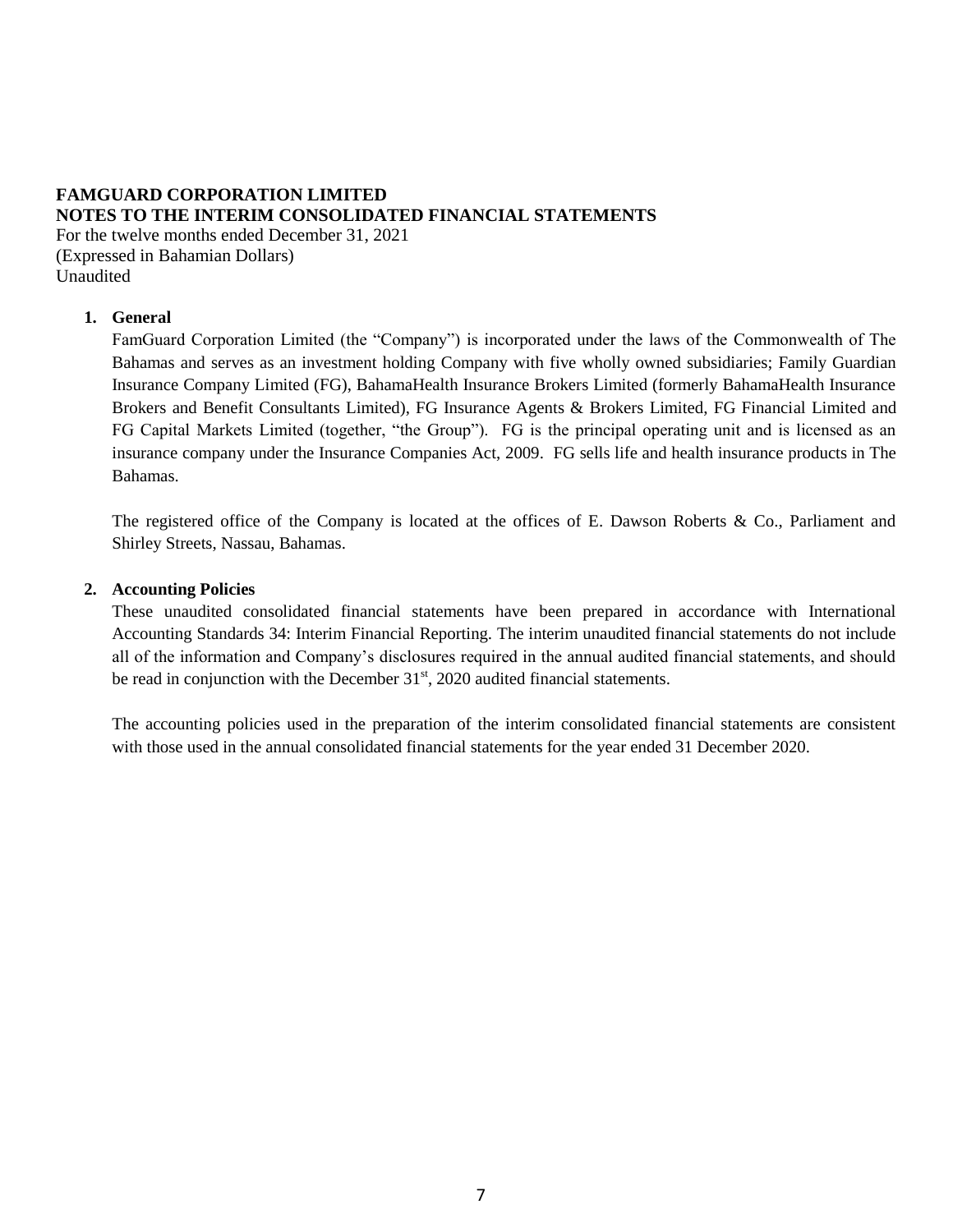# **FAMGUARD CORPORATION LIMITED NOTES TO THE INTERIM CONSOLIDATED FINANCIAL STATEMENTS**

For the twelve months ended December 31, 2021 (Expressed in Bahamian Dollars) Unaudited (Continued)

### **3. Earnings per ordinary share**

| $31 - Dec - 21$ | $31 - Dec - 20$ |
|-----------------|-----------------|
| 10,000,000      | 10,000,000      |
| 9,756,641       | \$10,526,990    |
| 0.98            | \$.<br>1.05     |
|                 |                 |

#### **4. Commitments**

Outstanding commitments to extend credit under the mortgage loan agreements amounted to approximately \$662,768 as at 31<sup>st</sup> December, 2021 (31<sup>st</sup> December 2020: \$1,368,995).

### 5. **Corresponding Figures**

Where necessary, corresponding figures have been adjusted to conform with changes in presentation in the current year.

### 6. **Dividends**

On 10 February 2022, the Board of Directors declared a dividend of \$0.10 per share to ordinary shareholders of record as of  $23^{\text{rd}}$  February 2022 and payable on  $1^{\text{st}}$  March 2022.